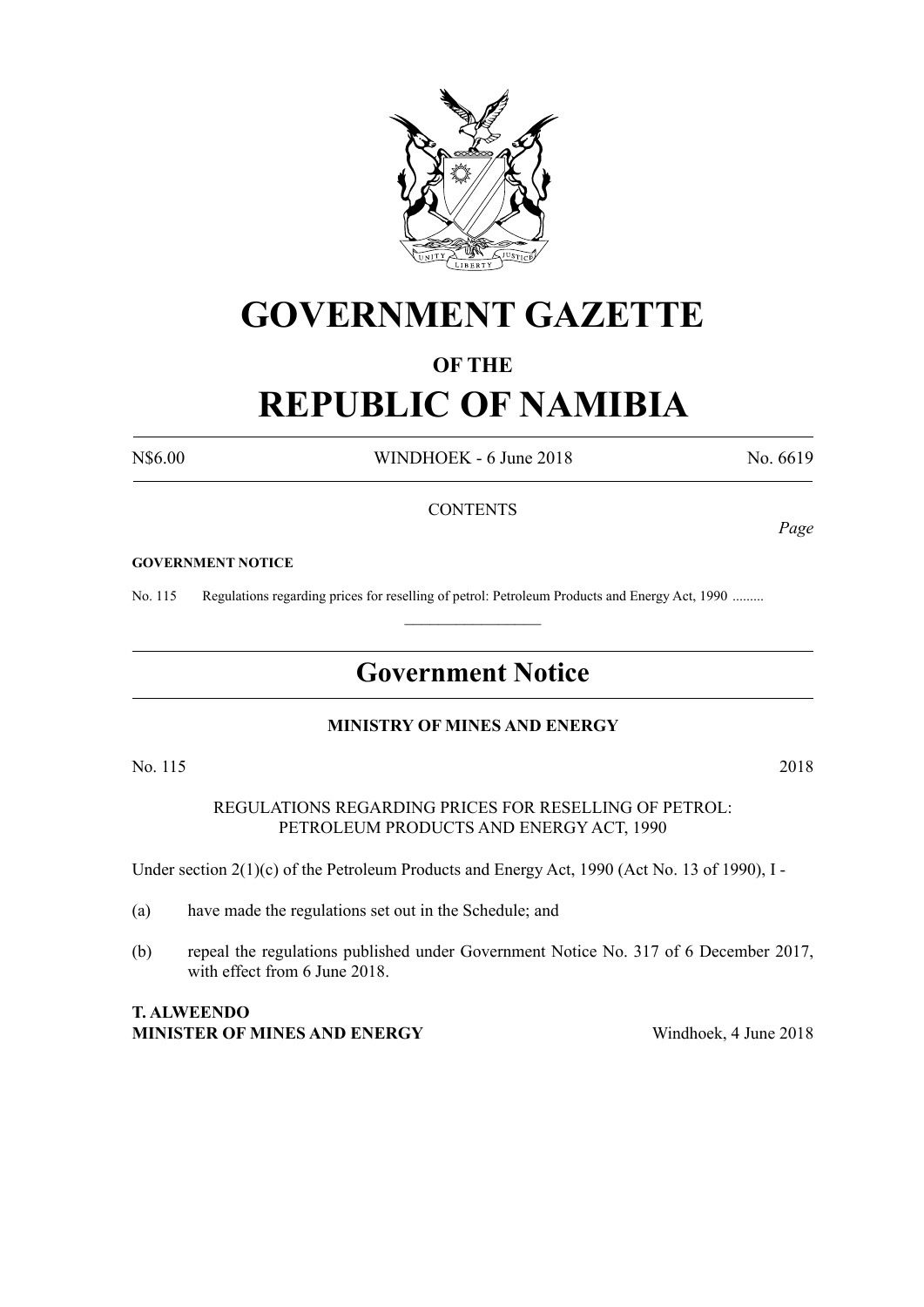#### **SCHEDULE**

#### PRICES AT WHICH PETROL MAY BE RESOLD

#### **Definitions**

**1.** In these regulations, a word or an expression to which a meaning has been assigned in the Petroleum Products and Energy Act, 1990 (Act No. 13 of 1990), bears that meaning and unless the context otherwise indicates -

"petrol" includes any mixture of petrol with any other substance, which mixture can be used as fuel for the operation of a spark ignition engine;

 "reseller" means any person who, whether he or she has a petrol pump in operation in terms of an arrangement with a wholesale distributor or not, acquires petrol directly from a wholesale distributor and sells it to any other person in the course of or as part of the activities of a business carried on by him or her, but does not include any such person in relation to petrol which he or she sells in terms of an agreement with a wholesale distributor only in quantities of not less than 200 litres at a time; and

"wholesale distributor" means any person to whom a wholesale licence has been issued under the Petroleum Products and Energy Act, 1990 (Act No. 13 of 1990), including any person who is deemed to be a wholesaler under that Act and any of the licensed oil companies or traders referred to in regulation 2.

#### **Licensed oil companies or traders**

**2.** The following are licensed oil companies or traders that are regarded as wholesale distributors:

*Pandu Trading Company (Pty) Ltd Licence W/ 1/2000 Total Namibia (Pty) Ltd Licence W/ 2/2000 Caltex Oil (Namibia) (Pty) Ltd Licence W/ 3/2000 Bachmus Oil & Fuel Supplies (Pty) Ltd Licence W/ 4/2001 Shell Namibia Limited Licence W/ 5/2001 BP Namibia (Pty) Ltd Licence W/ 6/2001 Engen Namibia (Pty) Ltd Licence W/ 7/2001 LVW Boerediens Licence W/ 8/2001 Kunene Net Oil Brokers Licence W/ 9/2001 Namibia Fuel Licence W/10/2002 Namibia Petroleum Trading & Distribution (Pty) Ltd Licence W/11/2002 Internam Shipping (Pty) Ltd Licence W/12/2002 Internam Automotive & Fuel Supplies (Pty) Ltd Licence W/13/2002 Jaco N van Dyk Licence W/14/2002 Ombuga Oil Company (Pty) Ltd Licence W/15/2003 Rhino Trek Licence W/16/2003 Norwegian Seaways Namibia (Pty) Ltd Licence W/17/2003 Namibia Energy Corporation (Pty) Ltd Licence W/18/2004 Namibia Liquid Fuel (Pty) Ltd Licence W/19/2004 Namibia Prima Traders (Pty) Ltd Licence W/20/2004 Central Oil Namibia Licence W/21/2004 Lia Holdings (Pty) Ltd Licence W/22/2004 African Legend Energy Namibia (Pty) Ltd Licence W/23/2005 Franchise Namibia CC Licence W/24/2006 Namibia Future Petroleum & Marketing Licence W/25/2006 SANOCOR Africa Energy (Pty) Ltd Licence W/26/2006 Namib Contract Haulage (Pty) Ltd Licence W/27/2006*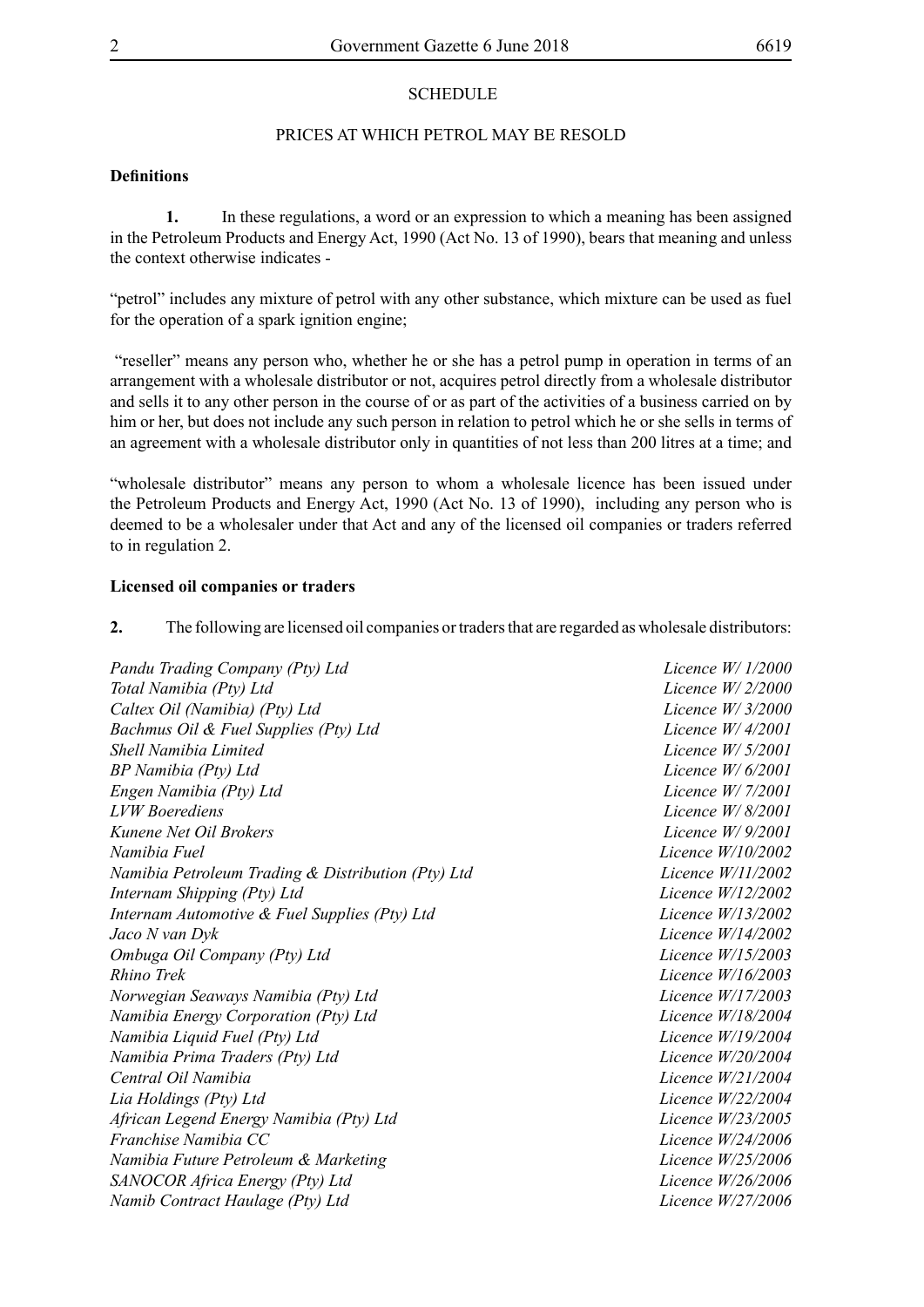*Northern Fuel Distribution CC Licence W/28/2006 World Marine & Offshore Supply Company (Pty) Ltd Licence W/29/2007 Patizana Consultancy Service CC Licence W/30/2007 Puma Energy (Pty) Ltd Licence W/31/2014 Abraham Kazeundja Licence W/32/2007 Hapilo Energy CC Licence W/33/2007 Situmbeko Petroleum Suppliers CC Licence W/34/2007 United Africa Group (Pty) Ltd Licence W/35/2007 NAMWORLD Fuel Company (Pty) Ltd Licence W/36/2007 Noble Investment (Pty) Ltd Licence W/37/2007 Daniel Deon Van Vuuren Licence W/38/2008 Waddin General Retail (Pty) Ltd Licence W/39/2008 Namibia Oil Refinery Ltd Licence W/40/2008 Petro Energy Namibia Licence W/41/2008 Petro Logistics cc Licence W/42/2008 Nam-Russia Trading Enterprise CC Licence W/43/2008 M&C Freight Service cc Licence W/44/2008 MZOHS Investment Holding CC Licence W/45/2008 Fossil Investment Holding (Pty) Ltd Licence W/46/2008 Rentech Trading cc Licence W/47/2008 Jowells Transport Namibia Licence W/48/2008 David Joh Barty Licence W/50/2008 The Suppliers Ana Service CC Licence W/51/2008 Omega Shipping Namibia Licence W/57/2009 Linktel Shipping Agency Licence W/58/2009 JR Fuel Suppliers CC Licence W/59/2009 Rentech Trading CC Licence W/60/2010 Corridor Petroleum Investment (Pty) Ltd Licence W/61/2010 Namibia Petroleum Industry Consultancy Agent Licence W/62/2010 Shetu Trading CC Licence W/63/2010 Manifest Investment (Pty) Ltd Licence W/64/2010 Central Destribution (Pty) Ltd Licence W/65/2010 Orban Investment Four woo two (Pty) Ltd Licence W/66/2010 Sky – Way Investment CC Licence W/67/2010 Roama Fuel Destributors Licence W/69/2010 Home Away Investments CC T/A Frontline suppliers & Logistics CC Licence W/70/2010 Thula Investments CC Licence W/71/2011 A S P Group Holdings (Pty) Ltd Licence W/72/2011 AMIS Energy (Pty) Ltd Licence W/73/2011 WVM Investments Licence W/74/2011 Frontline Supplies and Logistics CC Licence W/75/2011 Lucks Oil and Energy Licence W/76/2011 Moshana Investment CC Licence W/79/2011 Naapotje Trading CC Licence W/80/2011 Afritech Oil & Gas (Pty) Ltd Licence W/78/2012 Renard Hatting Licence W/83/2012 Namiba General Suppliers t/a NGS Marine Licence W/84/2012 VMS Investments Holdings (Pty) Ltd Licence W/85/2012 Petrosol Petroleum Solutions Licence W/86/2012 Energy House Namibia CC* Licence W/87/2012 *Umoja Oil & Fuel Suppliers CC Licence W/88/2012 OBM Petroleum Distributors Licence W/89/2012 Ferbes Management Services CC Licence W/90/2012 Mobitek CC Licence W/91/2012 Ondere Investment Holdings (Pty) Ltd Licence W/92/2012*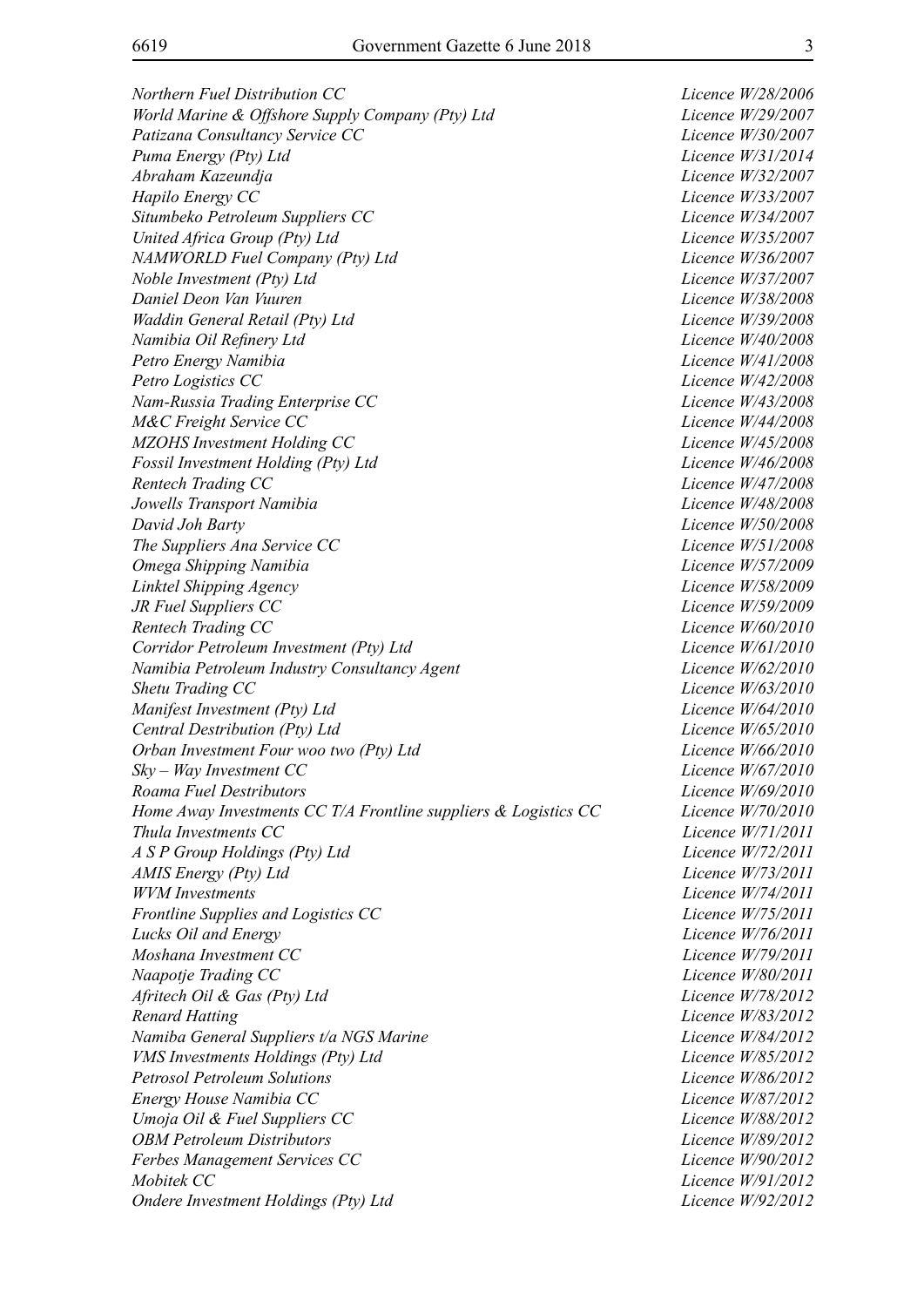*JDP Fuel and Gas Reserve (Pty) Ltd Licence W/94/2012 Regal Investments CC Licence W/95/2012 W. A Dodds T/A Licence W/96/2013 Monjasa Namibia (Pty) Ltd Licence W/97/2012 Erongo Fuel Distributors CC Licence W/98/2013 Lunganda Fuel Distributors CC Licence W/99/2013 Namib Marine Services (Pty) Ltd Licence W/100/2013 Sunrise Investments CC Licence W/101/2013 Petro Africa (Pty) Ltd Licence W/102/2013 GFS Investment CC Licence W/103/2013 Windhoek Fuel Centre CC Licence W/104/2013 Cross Border Vehicle Traders Licence W/105/2013 Yes Trading & Investment CC Licence W/106/2013 Pegasus Fuels CC Licence W/107/2013 HBH Construction and Services CC Licence W/108/2013 West Coast Energy (Pty) Ltd*  $Licence W/109/2014$ *Back to Back Investments CC Licence W/110/2013 Tania Botha CC Licence W/111/2013 SEN Petroleum CC Licence W/112/2013 Namenergy Resources (Pty) Ltd Licence W/113/2014 Rodney Andreas Transport CC Licence W/114/2013 First Investment CC Licence W/115/2013 Hendrik Dawids CC Licence W/116/2013 Moonstone Trading Enterprises CC Licence W/117/2013 Versatile Environmental Consulting CC Licence W/118/2013 Good Fellas Investment CC Licence W/119/2014 Moonstone Investment CC* Licence W/121/2014 *Caprivi Investment CC Caprivi Investment CC Licence W/124/2014 Lapka Investments CC Licence W/125/2014 Hallie Investments CC Licence W/126/2014 Mokolian Energy (Pty) Ltd Licence W/127/2014 Unlimited Investments (Pty) Ltd Licence W/128/2014 Du Preez Petroleum CC Licence W/129/2014 Extreme Customs Cleaning Services CC Licence W/130/2014 Alushe Multi Services CC Licence W/131/2014 Demshi Investment Holdings (Pty) Ltd Licence W/132/2014 Blue Sea Trading Enterprise CC Licence W/134/2014 Namib Goldsun Oil CC Licence W/135/2016 Gold Rush Trading Number Twenty CC Licence W/136/2014 JKI Petroleum CC Licence W/137/2014 Gear Petroeum CC Licence W/138/2015 AA Petroleum S/S CC Licence W/139/2015 Queen Mwetako Investments CC Licence W/140/2015 Chekai Investments CC* Licence W/141/2015 *North Gate Investments CC Licence W/142/2015 Gaya Investments CC Licence W/143/2015 Helao Nafidi S/S Licence W/144/2015 Trans Hydrocarbon Namibia CC Licence W/145/2015* Renu Energy Namibia CC **Licence W**/146/2015 *Southman Investments (Pty) Ltd Licence W/147/2015 Tenya Logistics CC T/A OPS Fuel CC Licence W/148/2015 Sheikh Investment CC Licence W/150/2015 Seed Trading CC Licence W/151/2015 Tate Energy (Pty) Ltd Licence W/152/2015*

*Brandberg Trading Enterprises CC Licence W/93/2012*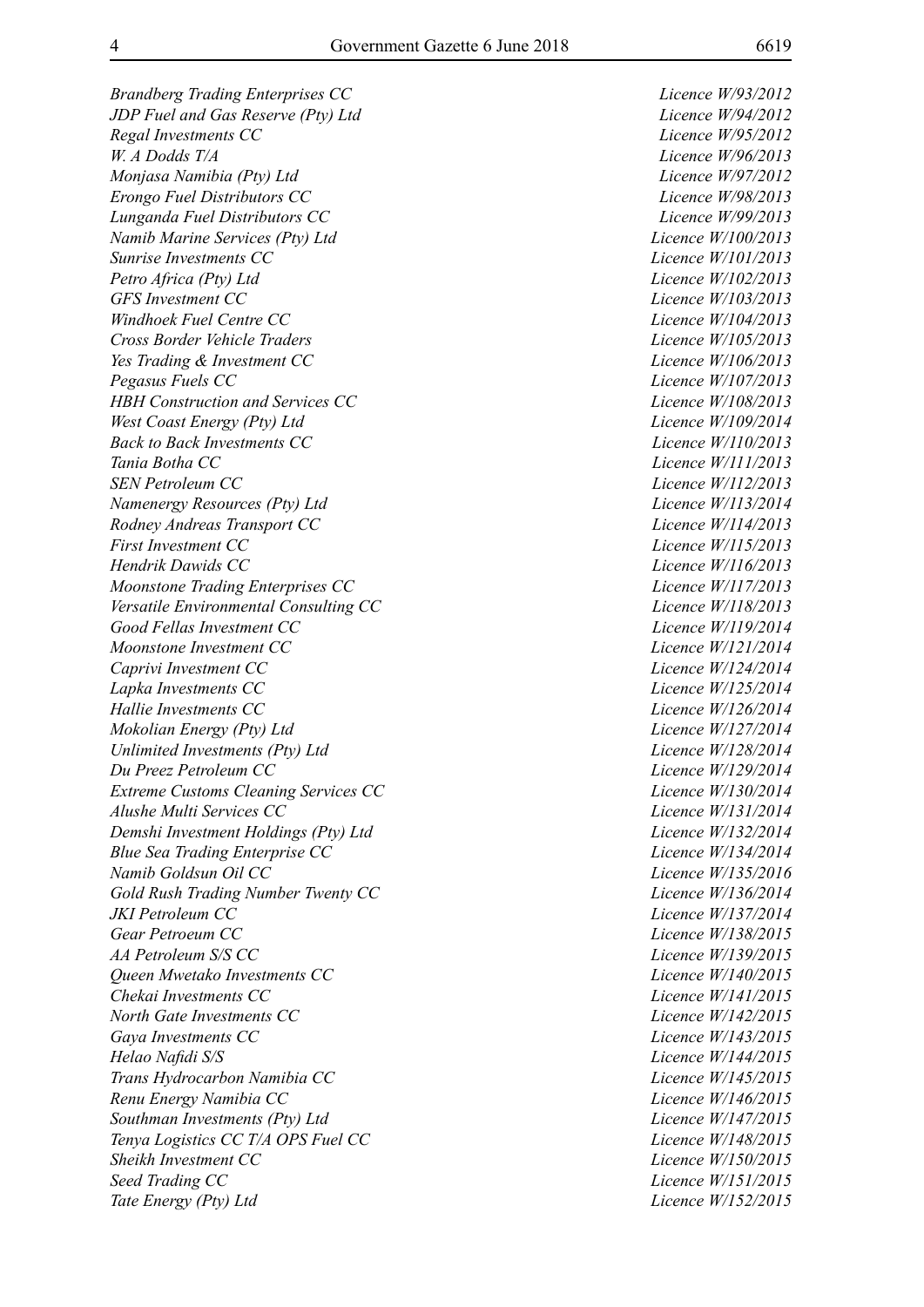*Epitome Holdings (Pty) Ltd Licence W/153/2017 Vigor Investment CC Licence W/154/2015 Ten Foot Investments (Pty) Ltd Licence W/155/2016 Uunongo Technologies CC Licence W/156/2016 Herman Karimbue Licence W/157/2016 Estrella Petroleum CC Licence W/158/2016 Coastal Oil & Fuel Suppliers CC Licence W/159/2016 Tank-Up Petroleum Namibia (Pty) Ltd Licence W/160/2016 Continental Oil & Gas Licence W/161/2016 Eco Energy Fuel and Oil Trading Licence W/163/2016 Omuramba Rural East Point Suppliers CC Licence W/164/2016 Luxury Two Hundred and Fourty Eight (Pty) Ltd Licence W/165/2016 Econo Investments (Pty) Ltd Licence W/166/2016 Camel Thorn Petroleum Services CC Licence W/167/2016 Liferole Investments (Pty) Ltd Licence W/168/2016 Parallel Investments CC Licence W/169/2016 Brahsk Petroleum (Pty) Ltd Licence W/170/2016* Real Petroleum Namibia CC and *Real Petroleum Namibia CC* and *Licence W/172/2017 Horizon Fuel & Logistics (Pty) Ltd Licence W/173/2017 Trios Mangue Investments CC Licence W/174/2017 Okapi Supply Trading Namibia (Pty) Ltd Licence W/175/2017 RKS Investment Group CC Licence W/176/2017 Ndume Trading Enterprises CC Licence W/177/2017 Odessa Energy Solutions CC* Licence W/178/2017 *Evale Investment (Pty) Ltd Licence W/179/2017 Peace Garden Investments CC Licence W/180/2017 Petroba Fuels (Pty) Ltd Licence W/181/2017 Earth Ethicks Construction CC Licence W/182/2017 Flowvin Investment Group CC Licence W/183/2017 Enlightment Investment CC Licence W/184/2017 Decher Investment No 6 CC* Licence W/185/2017 *A Van Der Walt Namibia (Pty) Ltd Licence W/186/2017 Imagine Investments (Pty) Ltd Licence W/187/2017 Mendozer Investments CC Licence W/188/2017 Oluzizi Petroleum Namibia CC Licence W/189/2017 Transpetro Group Namibia (Pty) Ltd Licence W/190/2017 Acer Petroleum Namibia (Pty) Ltd Licence W/191/2017 Wes Coast Investment CC* Licence W/192/2017 *Eco Fuel Investment CC Licence W/193/2017 Tapsie Transport and Clearing CC Licence W/194/2017* Goodwill Investments CC Licence W/195/2017 *Fresh Unit Investment CC Licence W/196/2017 Intu Fuel Trading Enterprises CC Licence W/197/2017 Gilpin Oil & Fuel CC Licence W/198/2017 Logistics Support Services (Pty) Ltd Licence W/199/2017 Johannes Kelly Kakuni Licence W/200/2018 Upambi Investments CC* Licence W/201/2018 *Bellissima Investment Thirty One (Pty) Ltd t/a Multi Fuel & Oil Licence W/202/2018 VIC Shipping CC Licence W/203/2018 E N Fuels and Lubricants CC Licence W/204/2018 Ocean Bunker Petroleum Service (Pty) Ltd Licence W/205/2018 Odjove Energy and Mining CC Licence W/206/2018*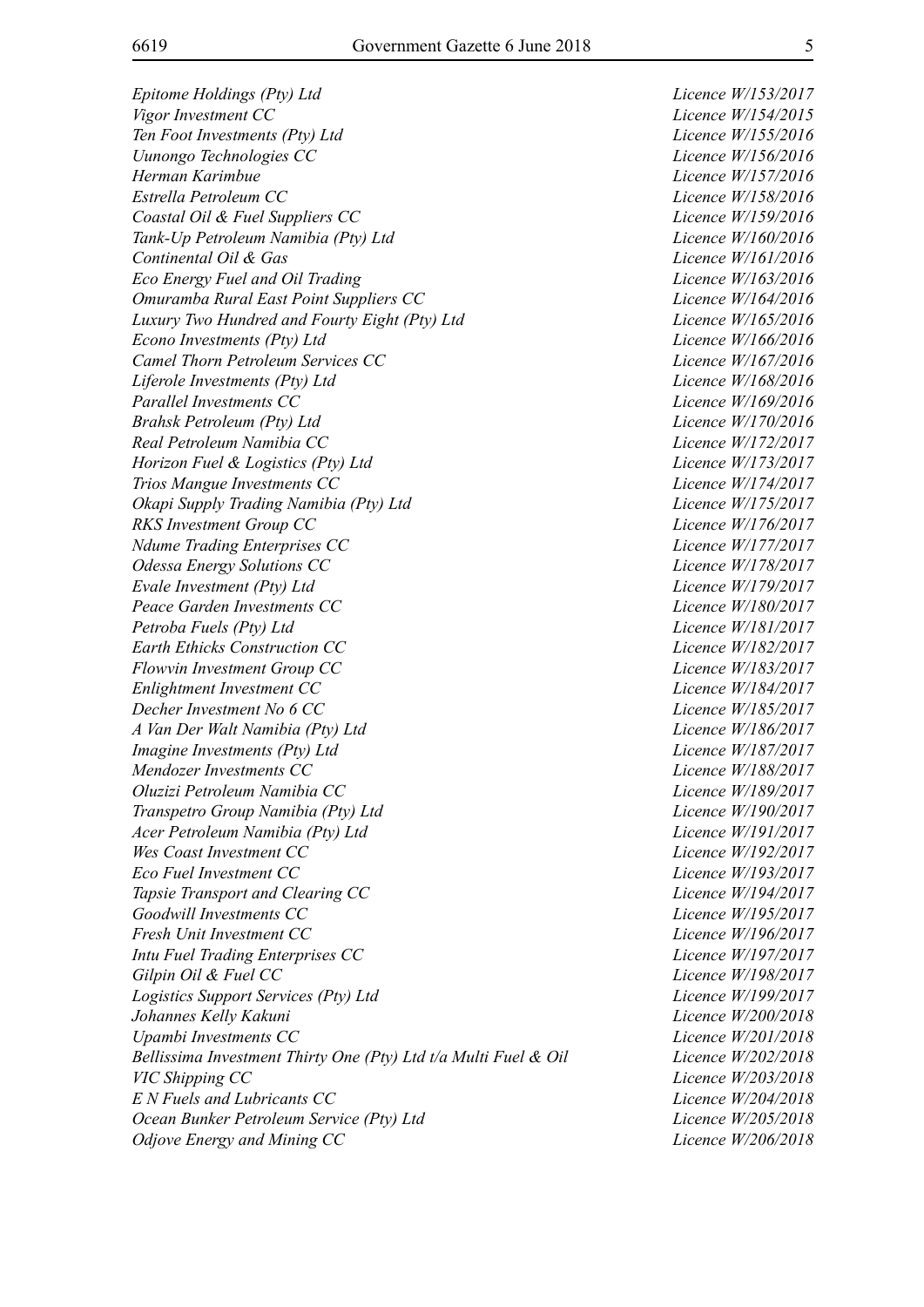#### **Reselling price of petrol**

**3.** The prices at which 95 octane unleaded petrol may be sold by a reseller to any person at any place mentioned in the Annexure are the prices indicated opposite the place concerned.

## ANNEXURE

### *(Regulation 2(1))*

|                           | Retail Price in c/l     |
|---------------------------|-------------------------|
| Place                     | <b>ULP</b><br>95 Octane |
|                           | 6 Jun 2018              |
| <b>AMINIUS</b>            | 1291                    |
| <b>BEN HUR FARM</b>       | 1280                    |
| <b>BUITEPOS</b>           | 1285                    |
| <b>DANKBAAR FARM</b>      | 1285                    |
| DIPCAPDI SCHOOL           | 1280                    |
| <b>ELDERS</b>             | 1285                    |
| <b>EORONDEMBA</b>         | 1280                    |
| <b>EPIKURO 10</b>         | 1301                    |
| <b>EPIKURO 3</b>          | 1301                    |
| ERNST MEYER SCHOOL        | 1280                    |
| <b>GOBABIS</b>            | 1271                    |
| <b>HEKEL SERVICE</b>      | 1283                    |
| <b>HELENA FARM</b>        | 1288                    |
| <b>KORRIDOR POS 13</b>    | 1291                    |
| L B GARAGE                | 1286                    |
| LEONARDVILLE              | 1286                    |
| <b>MAKKANOR</b>           | 1280                    |
| <b>NOODBURG</b>           | 1283                    |
| <b>OMURAMBA FARM</b>      | 1286                    |
| <b>ONDEROMBUA</b>         | 1286                    |
| <b>ONDEROMPABA</b>        | 1285                    |
| OTJIWARONGO POS 11        | 1288                    |
| PLESSIS FARM (NISWA)      | 1283                    |
| RIETQUELLE-AMINUIS        | 1291                    |
| <b>SANDVELD</b>           | 1285                    |
| <b>SPRINGVALE</b>         | 1286                    |
| <b>TALISMANIS</b>         | 1271                    |
| <b>VOORSPOED</b>          | 1286                    |
| <b>WIUMSRUS</b>           | 1271                    |
| <b>ANDARA</b>             | 1270                    |
| <b>BANGANI</b>            | 1270                    |
| <b>BUFFALO (COC ONLY)</b> | 1270                    |
| <b>COBLENS STORE</b>      | 1280                    |
| <b>GROOTFONTEIN</b>       | 1270                    |
| KATIMA MULILO             | 1270                    |
| KAVANGO RANCHES           | 1270                    |
| <b>KOMBAT</b>             | 1280                    |
| <b>KONGOLA</b>            | 1270                    |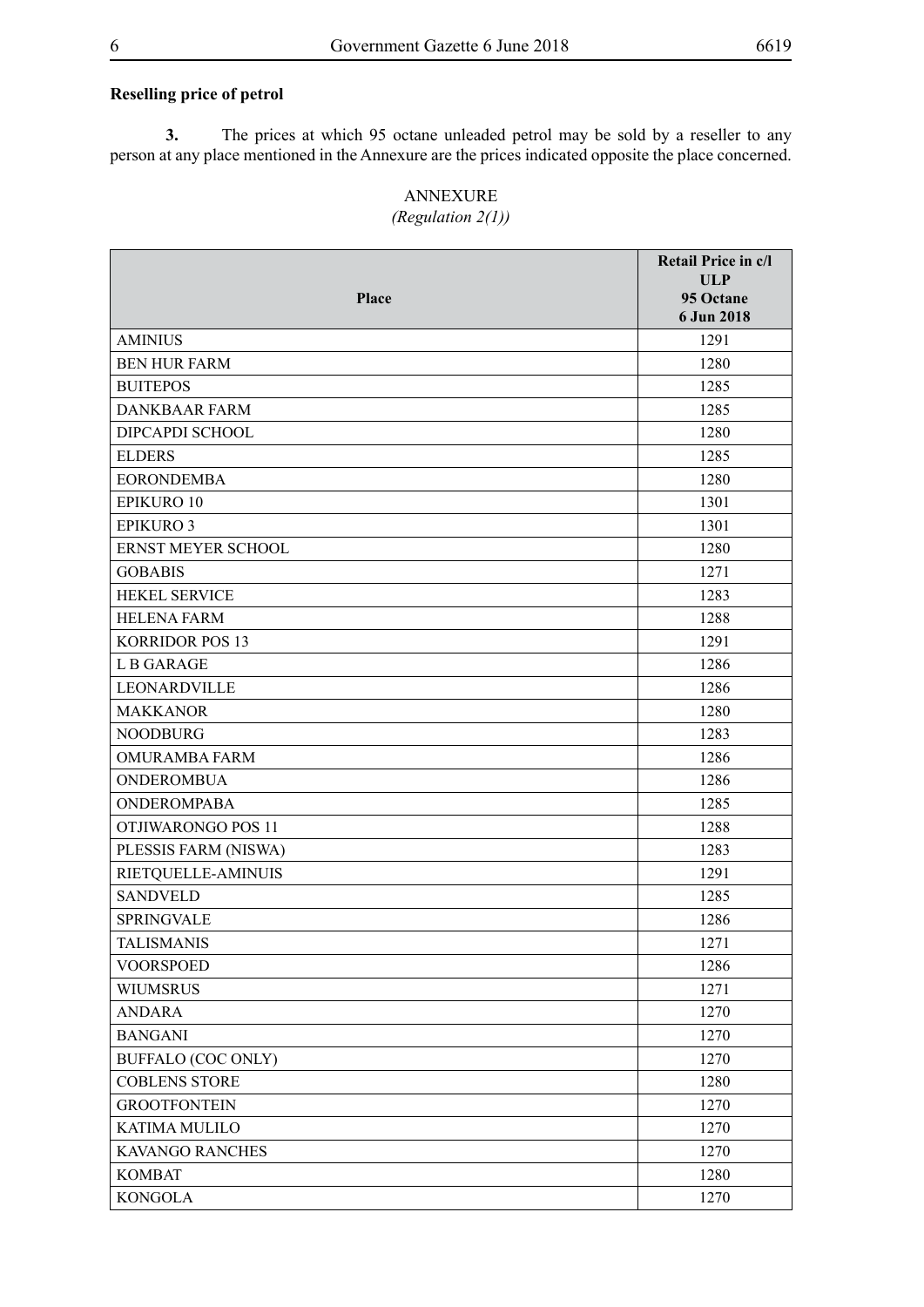| <b>LINYANTI</b>          | 1270 |
|--------------------------|------|
| LUHEBU DISTRICT          | 1279 |
| <b>MUKWE</b>             | 1270 |
| <b>MURURANE</b>          | 1270 |
| <b>MUSESE</b>            | 1270 |
| <b>MUTJAVIKUA F</b>      | 1280 |
| <b>NEPARA</b>            | 1270 |
| NKURENKURU               | 1270 |
| <b>NYANGANA</b>          | 1270 |
| <b>OMEGA</b>             | 1270 |
| <b>OTJITUUO</b>          | 1282 |
| <b>OTJOWIKAMBO</b>       | 1279 |
| <b>RUNDU</b>             | 1270 |
| <b>SAMBIU</b>            | 1270 |
| <b>SHADIKONGORO</b>      | 1270 |
| <b>SHITEMO</b>           | 1270 |
| <b>TARANAKI</b>          | 1282 |
| <b>TSUMKWE</b>           | 1270 |
| <b>VUNGU VUNGU</b>       | 1270 |
| AI-AIS                   | 1288 |
| <b>ARIAMSVLEI</b>        | 1288 |
| <b>CHIEBELLA ESTATES</b> | 1288 |
| <b>GRUNAU</b>            | 1288 |
| <b>KARASBURG</b>         | 1288 |
| <b>KLEIN KARAS</b>       | 1288 |
| <b>NOORDOEWER</b>        | 1288 |
| <b>WARMBAD</b>           | 1288 |
| <b>AROAB</b>             | 1280 |
| <b>AUS</b>               | 1280 |
| <b>BERSEBA</b>           | 1280 |
| <b>BETHANIEN</b>         | 1280 |
| <b>CHAMAITES</b>         | 1280 |
| <b>GOAGEB</b>            | 1280 |
| <b>HOLOOG</b>            | 1280 |
| <b>KEETMANSHOOP</b>      | 1280 |
| <b>KLEIN MENASSE</b>     | 1280 |
| <b>KOES</b>              | 1280 |
| <b>LUDERITZ</b>          | 1280 |
| <b>ROSH PINAH</b>        | 1280 |
| <b>SEEHEIM</b>           | 1280 |
| <b>TSES</b>              | 1280 |
|                          |      |
| <b>ARANOS</b>            | 1289 |
| <b>ASAB</b>              | 1284 |
| <b>BULLSPORT</b>         | 1294 |
| <b>DIKDOORN</b>          | 1281 |
| <b>FARM TRADOS NO 92</b> | 1278 |
| <b>GAMIS</b>             | 1292 |
| <b>GIBEON</b>            | 1282 |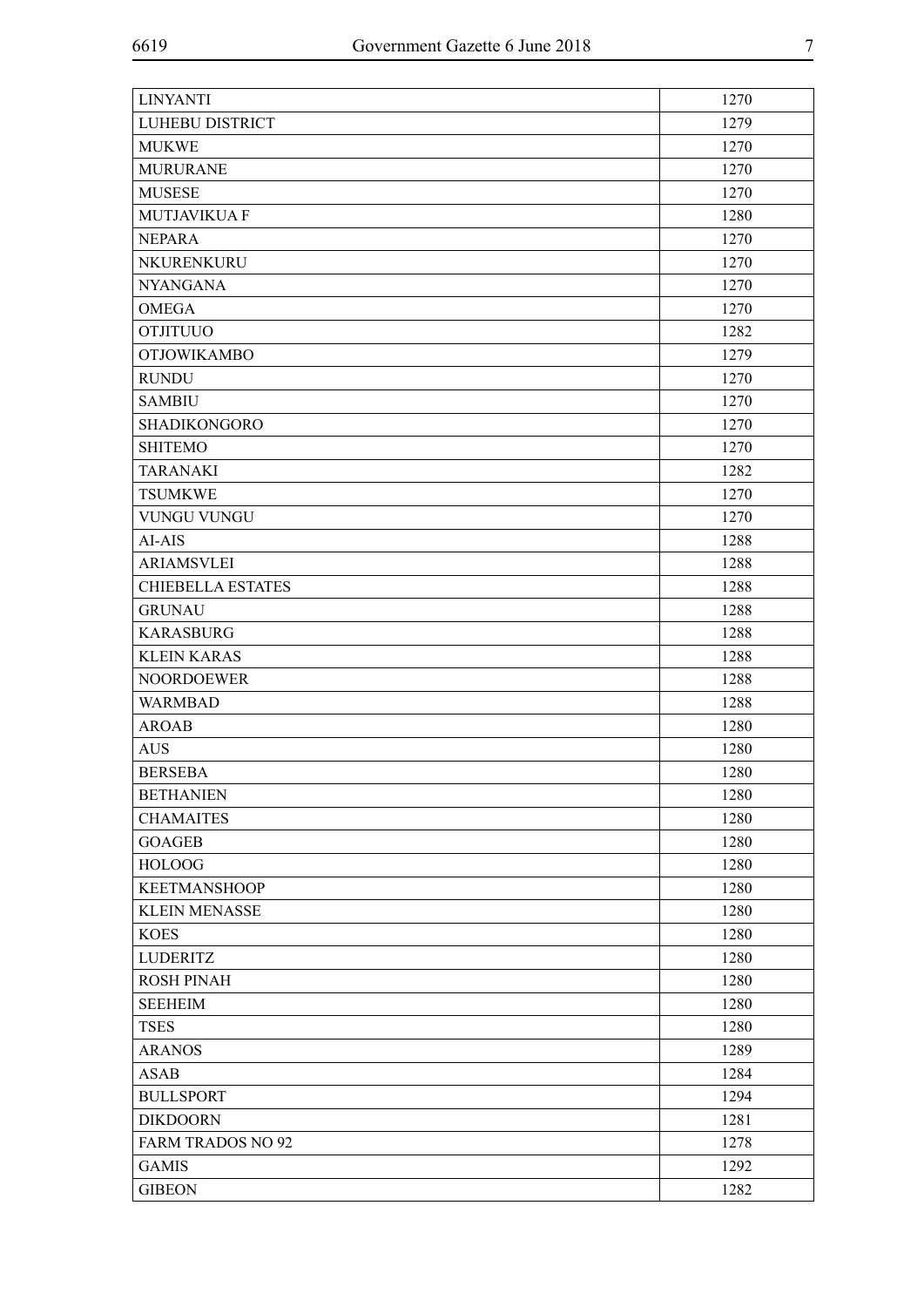| <b>GOCHAS</b>                             | 1289 |
|-------------------------------------------|------|
| <b>GUISES</b>                             | 1299 |
| <b>HARDAP</b>                             | 1279 |
| <b>HARIBES</b>                            | 1281 |
| <b>HELMERINGHAUSEN</b>                    | 1272 |
| <b>KLEIN-AUB</b>                          | 1290 |
| <b>MALTAHOHE</b>                          | 1286 |
| <b>MARIENTAL</b>                          | 1272 |
| <b>RIETOOG</b>                            | 1296 |
| <b>STAMPRIET</b>                          | 1282 |
| <b>SUDERECKE</b>                          | 1290 |
| <b>TWEERIVIERE</b>                        | 1297 |
| WERELDEND                                 | 1299 |
| <b>CORDOVA</b>                            | 1274 |
| <b>DUIKERSVLEI</b>                        | 1281 |
| <b>GROSSBARMEN</b>                        | 1266 |
| <b>HOCHVELD</b>                           | 1274 |
| <b>KANDUMI STORE</b>                      | 1258 |
| <b>MIDGARD</b>                            | 1269 |
| <b>NEUDAM</b>                             | 1269 |
| <b>OKAHANDJA</b>                          | 1258 |
| <b>OKOMBAHE</b>                           | 1266 |
| <b>OTJIMBINGWE</b>                        | 1271 |
| <b>OTJINENE</b>                           | 1258 |
| <b>OVITOTO</b>                            | 1268 |
| <b>STEINHAUSEN</b>                        | 1279 |
| <b>SUMMERDOWN</b>                         | 1279 |
| WILHELMSDAL                               | 1269 |
| ORANJEMUND M95 (same as Keetmanshoop M95) | 1280 |
| <b>DERM STORE</b>                         | 1283 |
| <b>KRIES HOTEL</b>                        | 1279 |
| <b>OTAVI</b>                              | 1267 |
| RIETFONTEIN (UCHAB)                       | 1276 |
| <b>BRAUNFELS</b>                          | 1262 |
| DEI GRACIA (Otjipiro-Waterberg Lodge)     | 1285 |
| K.E. 3                                    | 1274 |
| <b>KALKFELD</b>                           | 1272 |
| <b>KAMANJAB</b>                           | 1285 |
| <b>KHORIXAS</b>                           | 1262 |
| <b>KOBLENS</b>                            | 1286 |
| MOUNT ETJO                                | 1276 |
| OKAKARARA                                 | 1262 |
| OKAMATAPATI                               | 1262 |
| <b>OKAUKUEJO</b>                          | 1283 |
| <b>OMAPUMBA S/STATION</b>                 | 1262 |
| <b>OMATJENNE</b>                          | 1270 |
| <b>OMBIKA</b>                             | 1281 |
| <b>OPUWO</b>                              | 1262 |
| ORUNAHI                                   | 1262 |
|                                           |      |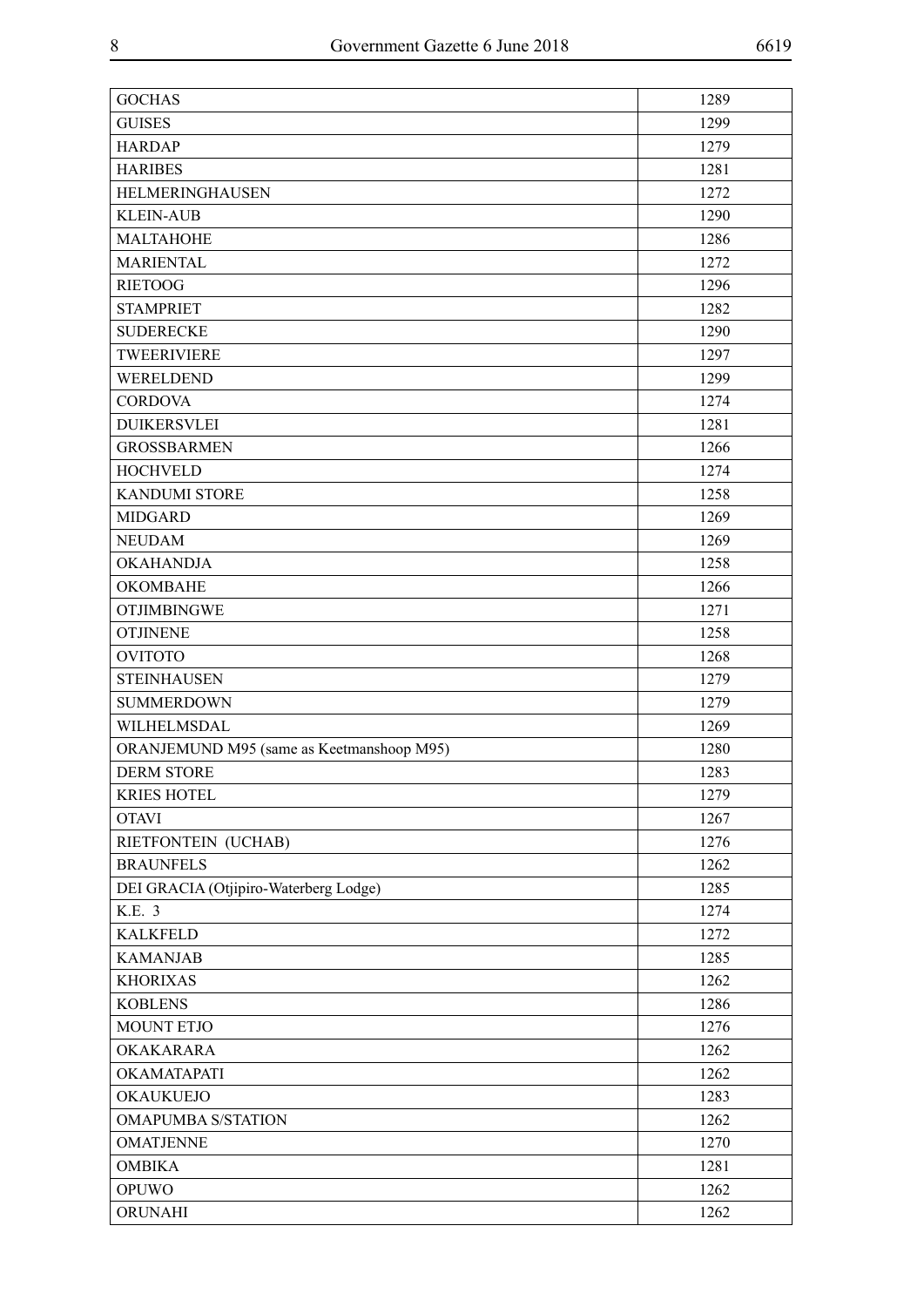| <b>OSIRE</b>                                       | 1276 |
|----------------------------------------------------|------|
| <b>OTJIWARONGO</b>                                 | 1262 |
| <b>OTUMBOROMBONGA</b>                              | 1262 |
| <b>OUTJO</b>                                       | 1272 |
| <b>PALMWAG</b>                                     | 1262 |
| <b>SESFONTEIN</b>                                  | 1262 |
| STOP <sub>95</sub>                                 | 1274 |
| <b>SUKSES</b>                                      | 1272 |
| TWYFELFONTEIN (Namibia Country Lodges)             | 1262 |
| <b>TZOBAAS</b>                                     | 1276 |
| <b>VERGELEE</b>                                    | 1285 |
| <b>WATERBERG</b>                                   | 1278 |
| WINSWINKEL                                         | 1281 |
| <b>EENHANA</b>                                     | 1269 |
| ENDOLA - OHANGWENA REGION                          | 1269 |
| <b>ENGELA</b>                                      | 1269 |
| <b>HALALI</b>                                      | 1290 |
| <b>MAHANENE</b>                                    | 1269 |
| <b>MANGETTI</b>                                    | 1269 |
| <b>MOKUTI LODGE</b>                                | 1281 |
| <b>NAMUTONI</b>                                    | 1283 |
| <b>ODIBO</b>                                       | 1269 |
| <b>OHANGWENA</b>                                   | 1269 |
| <b>OKASHANA</b>                                    | 1269 |
| <b>OKONGO</b>                                      | 1269 |
| <b>OMAFO</b>                                       | 1269 |
| <b>OMBALANTU</b>                                   | 1269 |
| <b>OMUTHIYA</b>                                    | 1269 |
| <b>ONDANGWA</b>                                    | 1269 |
| <b>OKAHAO</b>                                      | 1269 |
| <b>ONGWEDIVA</b>                                   | 1269 |
| <b>ONHGA</b>                                       | 1269 |
| <b>ONIIPA</b>                                      | 1269 |
| <b>ONYAANYA</b>                                    | 1269 |
| ONYUULAYE DISTRICT (Omyuulae Trading & Investm Co) | 1269 |
| <b>OSHAKATI</b>                                    | 1269 |
| <b>OSHIGAMBO</b>                                   | 1269 |
| <b>OSHIKANGO</b>                                   | 1269 |
| <b>OSHIKUKU</b>                                    | 1269 |
| <b>OSHIVELO</b>                                    | 1269 |
| <b>RUACANA</b>                                     | 1269 |
| <b>TSANDI</b>                                      | 1269 |
| <b>TSUMEB</b>                                      | 1269 |
| <b>ARANDIS</b>                                     | 1242 |
| <b>BETTA</b>                                       | 1274 |
| <b>BRANDBERG</b>                                   | 1250 |
| DEKKA CONSTR. (PAST USAKOS)                        | 1252 |
| DEKKA CONSTR. (PRE USAKOS)                         | 1250 |
| <b>DONKERSAND</b>                                  | 1249 |